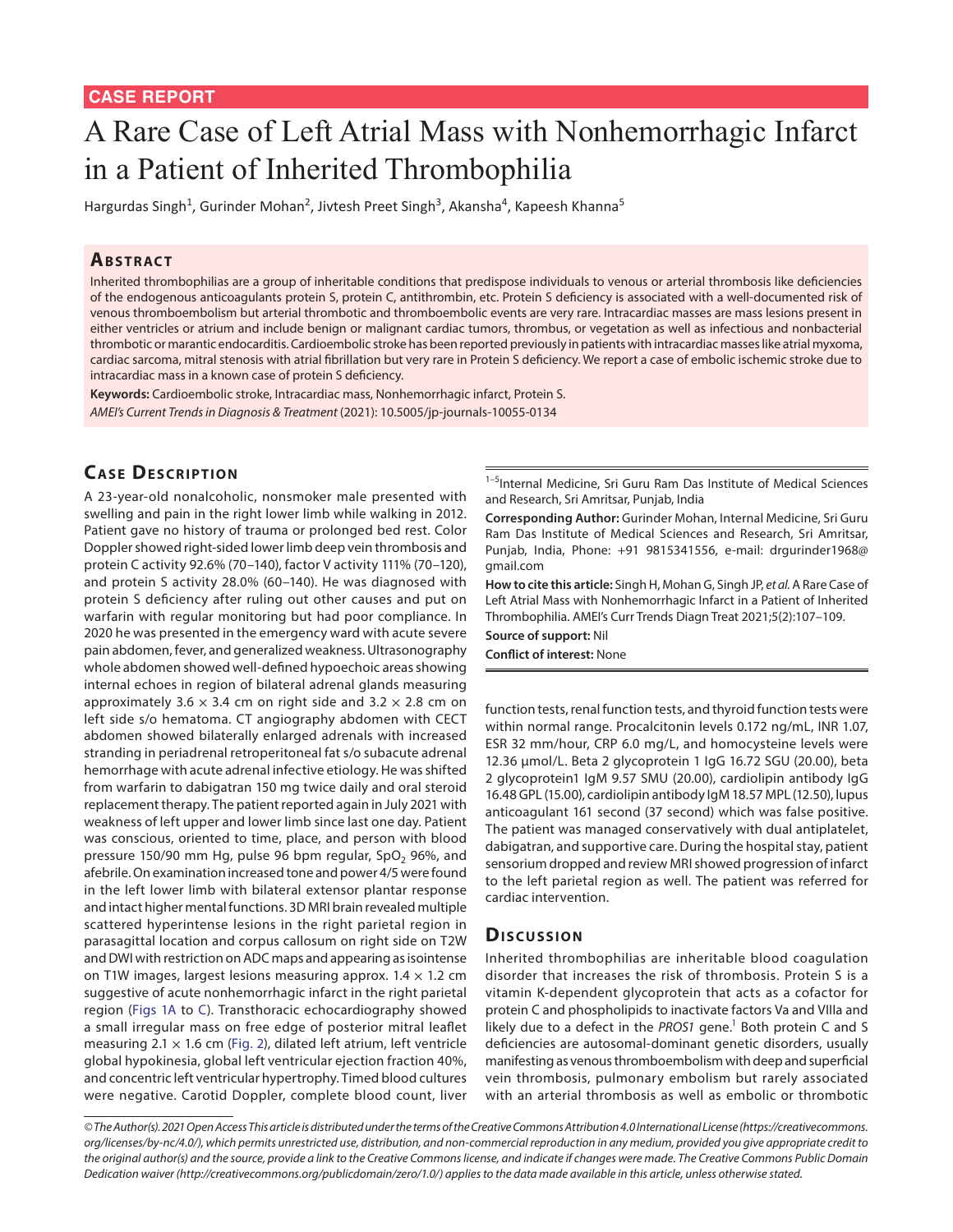

**Figs 1A to C:** Noncontrast 3D MRI showing hyperintense lesions in the right parietal region on (A) T2W, (B) DWI with restriction on ADC, and (C) Suggestive of acute nonhemorrhagic infarct in the right parietal region

<span id="page-1-0"></span>

<span id="page-1-1"></span>**Fig. 2:** Transthoracic echocardiography showing a small irregular mass on free edge of posterior mitral leaflet measuring  $2.1 \times 1.6$  cm

nonhemorrhagic stroke. Protein C and S deficiencies have also been linked to adverse pregnancy outcomes like fetal loss, preeclampsia, intrauterine growth retardation.<sup>[2](#page-1-3)</sup> It is primarily a hereditary disorder but age of onset is different in homozygous or heterozygous state and present mostly in three or four decades.

When our patient presented with young stroke, firstly thrombotic stroke was suspected due to preexisting thrombophilic condition. The combined deficiency of protein S and C leading to middle cerebral artery infarct was reported by Patel et al.<sup>[3](#page-1-4)</sup> Moreover, Pantam et al. reported left posterior cerebral artery thrombosis with protein S deficiency.<sup>4</sup> But multiple hyperintensities raised suspicion of embolic stroke. Transthoracic echocardiography revealed left atrial mass on posterior mitral leaflet. Asymptomatic type B right atrial thrombus in a case with protein S deficiency was reported by Rawat et al.<sup>[5](#page-2-0)</sup> Multiple thrombi in right atrium, right ventricle, and inferior vena cava in a patient with dysfunction of protein S was reported by Ok et al.<sup>[6](#page-2-1)</sup> The most common underlying pathologic predisposition to atrial thrombus is atrial dilatation, decreased cardiac output, intracardiac catheter insertion, peripheral deep vein thromboembolism, valvular abnormalities, atrial fibrillation, malignant tumor, amyloidosis, and nephritic syndrome, etc. Pahuja et al. had reported large left ventricular thrombus with systemic and

venous thromboembolism in combined protein S and C deficiency.<sup>[7](#page-2-2)</sup> The index patient also had left atrial dilatation with left ventricular hypokinesia which makes him more prone to develop intracardiac thrombus along with protein S deficiency which he was already having. Exact treatment guidelines for the management of atrial mass in inherited thrombophilias are not standardized. The use of thrombolysis was very controversial due to the past history of adrenal hemorrhage, large infarct, and moreover, possibility of atrial myxoma could not be ruled out.

## **TAKE-HOME MESSAGE**

Protein S deficiency is a well-known predisposing factor for venous thrombosis but should be kept as a differential diagnosis for arterial thrombosis too. Although exact mechanism and its role in the formation of intracardiac mass or thrombus are not known.

Left atrial mass presenting with embolic ischemic stroke in patients with protein S deficiency is extremely rare. The management of such patients with a history of life-threatening hemorrhage, like adrenal hemorrhage in our patient, makes it more difficult and systemic relapsing thromboses can be fatal.

Direct oral anticoagulants (DOACs) efficacy is not well studied in recurrent venous or arterial thromboembolism due to thrombophilia such as protein S deficiency and requires further evaluation.

Patients with protein S deficiency should undergo regular yearly echocardiography examination to rule out thrombus in the heart in order to prevent life-threatening embolism.

### **Re f e r e n c e s**

- <span id="page-1-2"></span>1. Fearon A, Pearcy P, Venkataraman S, et al. Protein S deficiency and arterial thromboembolism: a case report and review of the literature. J Hematol 2019;8(1):37–39. DOI: 10.14740/jh478.
- <span id="page-1-3"></span>2. Ormesher L, Simcox L, Tower C, et al. Management of inherited thrombophilia in pregnancy. Womens Health(Lond) 2016;12(4): 433–441. DOI: 10.1177/1745505716653702.
- <span id="page-1-4"></span>3. Patel ML, Sachan R, Seth G. Combined deficiency of proteins C and S: ischaemic stroke in young individuals. BMJ Case Rep 2013;2013:bcr2012008016. DOI: 10.1136/bcr-2012-008016.
- <span id="page-1-5"></span>4. Pantam N, Pulloori M, Alugubelly K. Stroke in young with primary protein–S deficiency. J Assoc Physicians India 2014;62(10):74–75. PMID: 25906532.